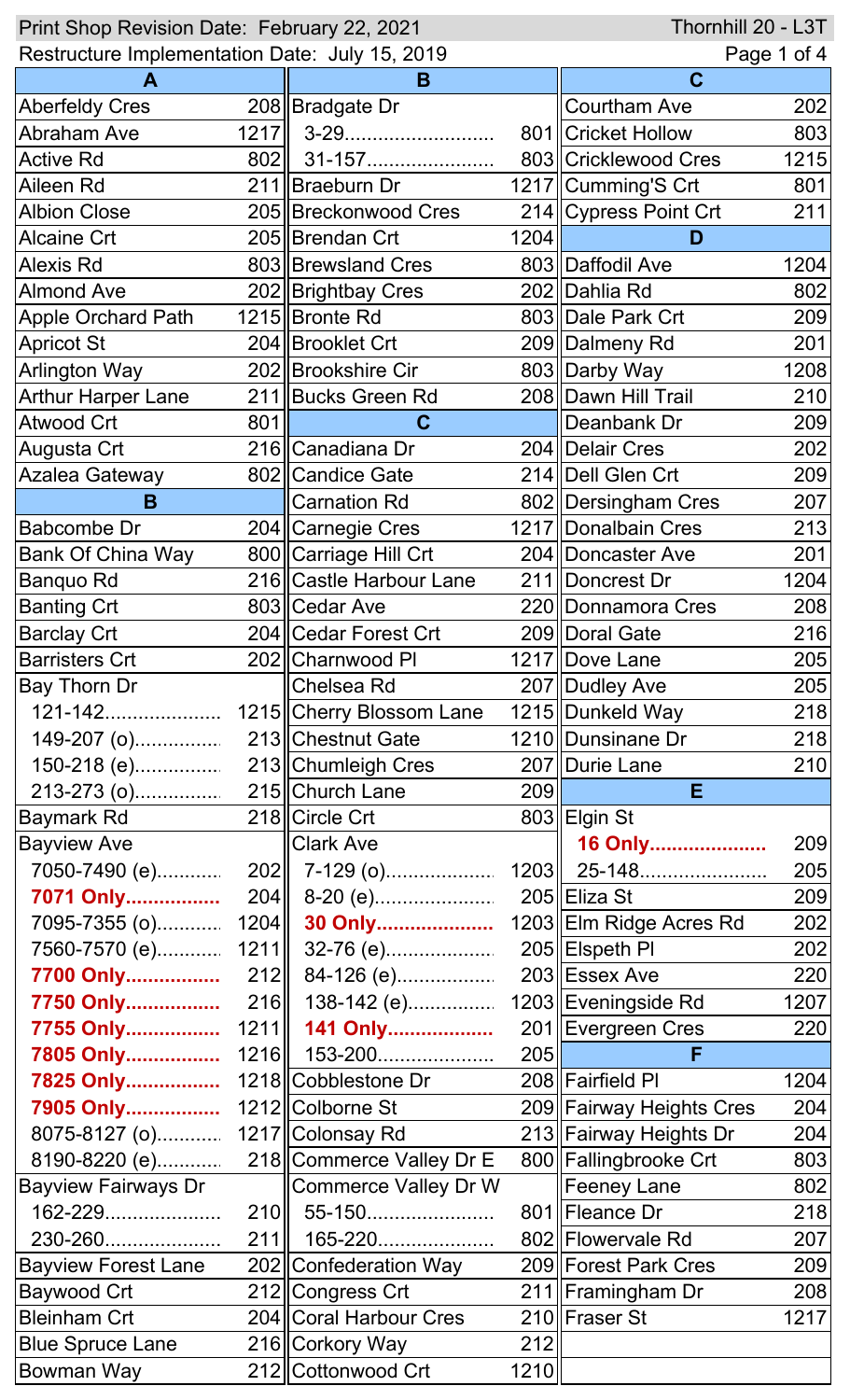| Thornhill 20 - L3T<br>Print Shop Revision Date: February 22, 2021 |            |                        |      |                          |            |  |
|-------------------------------------------------------------------|------------|------------------------|------|--------------------------|------------|--|
| Restructure Implementation Date: July 15, 2019                    |            |                        |      | Page 2 of 4              |            |  |
| G                                                                 |            | н                      |      | J                        |            |  |
| Galleria Pky                                                      |            | Henderson Ave          |      | John St                  |            |  |
|                                                                   | 804        | 1-34                   | 202  |                          | 209        |  |
| 18-68 (e)                                                         | 805        | 45-71 (o)              | 201  |                          | 209        |  |
| 107-182                                                           | 802        | 50-100 (e)             | 201  | 65-185 (o)               | 205        |  |
| Gandhi Lane                                                       | 802        | 85 Only                | 202  | 146-172 (e)              | 205        |  |
| <b>German Mills Rd</b>                                            | 208        | 93-99 (o)              | 201  | 288-304 (e)              | 1211       |  |
| <b>Glamis PI</b>                                                  | 215        | 111-119                | 1203 | 300 Only L3T 5W4         | 216        |  |
| <b>Glen Cameron Rd</b>                                            |            | 136-191                | 203  | 306-316 (e)              | 212        |  |
| $5-105$ (o)                                                       |            | 203   199-215          | 205  | 318-326 (e)              | 1211       |  |
|                                                                   |            |                        | 209  | 332-392                  | 211        |  |
| <b>Glendale Rd</b>                                                |            | 801∥Henricks Rd        | 214  | 1654-2016 (e)            | 210        |  |
| Gordon Way                                                        |            | 212 Hester Crt         | 218  | 2100-2200 (e)            | 1208       |  |
| Granada Crt                                                       |            | 208 Highland Park Blvd |      | 2300-2400 (e)            | 210        |  |
| <b>Grandview Ave</b>                                              |            | 8-63                   |      | 201∥John Stocks Way      | 211        |  |
| 1 Only                                                            | <b>206</b> | 68-150 (e)             |      | 1201 Johnson St          | 205        |  |
| 8-142 (e)                                                         | 201        | 69-161 (o)             |      | 1201 Jondan Cres         | 218        |  |
| 11-61 (o)                                                         |            | 201    154-162 (e)     |      | $201$ Uulia St           | 214        |  |
|                                                                   |            | 1201 Highway 7 E       | 802  | K                        |            |  |
|                                                                   |            |                        |      | 214 Kenneth Way          | 212        |  |
| 148-226                                                           |            | 202 Holsworthy Cres    |      | 208 Kindale Way          | 218        |  |
| Green Lane                                                        |            | Hoover Dr              |      | 214 Kings College Rd     |            |  |
| 8-53                                                              |            | 1216 Huckleberry Lane  | 204  |                          | 210        |  |
| 60-92 (e)                                                         |            | 217 Hunt Club Crt      | 202  |                          | 211        |  |
|                                                                   |            |                        | 803  |                          | 210        |  |
| 230-335                                                           |            | 803 Hyde Park Crt      |      | 24-52 (e)<br>49-99 (o)   |            |  |
| <b>Gretman Cres</b>                                               | 214        |                        | 207  |                          | 211        |  |
|                                                                   |            | $204$ Ida St           |      | 56-102 (e)               | 211<br>210 |  |
| <b>Grosvenor Crt</b>                                              |            |                        |      | 205 Kings Inn Trail      |            |  |
| <b>Groveview Crt</b>                                              |            | 208 Innisbrook Cres    |      | 1217   Kingsboro Rd      | 801        |  |
| <b>Guardsman Rd</b>                                               |            | 217 Inverlochy Blvd    |      | Kirk Dr                  |            |  |
| н                                                                 |            |                        |      |                          | 215        |  |
| Hammok Cres                                                       | 204        | 51-111 (o)             |      | $213$ 16-116 (e)         | 215        |  |
| Hampshire Crt                                                     | 204        | 80-110 (e)             |      | $213$ 111-213 (o)        | 216        |  |
| Hampton Way                                                       |            | Ironshield Cres        |      | 218 118-212 (e)          | 216        |  |
|                                                                   | 1208       | J                      |      | <b>Knotty Pine Trail</b> | 216        |  |
| 12-18 (e)                                                         |            | 208 Jewell St          |      |                          |            |  |
| Harlech Crt                                                       | 217        |                        |      |                          | 1204       |  |
| Harold Lawrie Lane                                                | 211        |                        |      | 201 Lafayette PI         | 204        |  |
| Harper Way                                                        | 1212       |                        |      | <b>Lambert Rd</b>        | 803        |  |
| Harris Way                                                        | 1212       |                        |      | Lang Rd                  | 803        |  |
| <b>Hashbury PI</b>                                                | 803        |                        |      | Langstaff Rd E           | 220        |  |
|                                                                   |            |                        |      | <b>Laureleaf Rd</b>      |            |  |
|                                                                   |            |                        |      |                          | 204        |  |
|                                                                   |            |                        |      | 51-99                    | 1204       |  |
|                                                                   |            |                        |      | Leacock Crt              | 801        |  |
|                                                                   |            |                        |      | ∥Leahill Dr              | 209        |  |
|                                                                   |            |                        |      | Leitchcroft Cres         |            |  |
|                                                                   |            |                        |      | 2-92 (e)                 | 800        |  |
|                                                                   |            |                        |      | 7-189 (o)                | 802        |  |
|                                                                   |            |                        |      | 96-194 (e)               | 802        |  |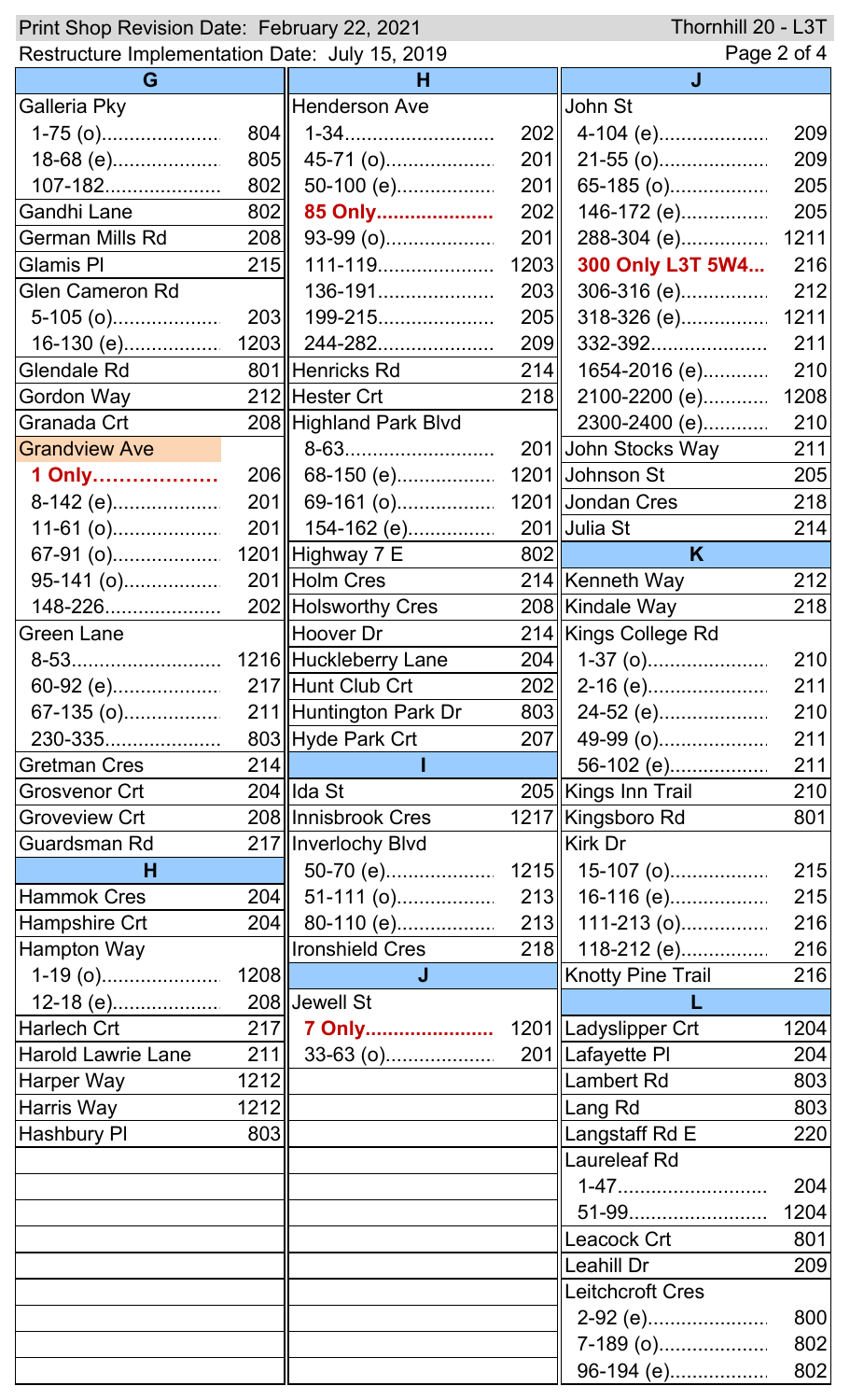| Thornhill 20 - L3T<br>Print Shop Revision Date: February 22, 2021 |      |                          |      |                            |      |
|-------------------------------------------------------------------|------|--------------------------|------|----------------------------|------|
| Restructure Implementation Date: July 15, 2019                    |      |                          |      | Page 3 of 4                |      |
|                                                                   |      | O                        |      | R                          |      |
| Leslie St                                                         |      | Oak Grove Crt            |      | 210 Rothsay Rd             | 218  |
| 7015-7290                                                         |      | 208 Old English Lane     |      | <b>Royal Birkdale Lane</b> | 210  |
| 8081-8500                                                         |      | $801$    1-21 (o)        |      | 204 Royal Orchard Blvd     |      |
| Lilac Ave                                                         | 211  |                          | 204  | 1-10                       | 213  |
| Lillian Ave                                                       |      | 29-57 (o)                | 1204 | $33-85$ (o)                | 1215 |
| 2-11                                                              |      | 1203 Olde Towne PI       | 1208 | 34-76 (e)                  | 1215 |
| 36-42                                                             |      | 203 Olive Villa Crt      | 204  | 80-86 (e)                  | 213  |
| Limcombe Dr                                                       |      | 204 Orchid Rd            | 802  | 120-306                    | 216  |
| Lindemann St                                                      |      | 214 Orsi Crt             |      | 205 Ruggles Ave            | 220  |
| Linton Crt                                                        | 214  | P                        |      | S                          |      |
| Lions Gate Crt                                                    |      | 206 Pacter Crt           |      | 218 Saddlecreek Dr         |      |
| Littlebrook Crt                                                   |      | 803 Park Brook PI        | 209  |                            | 804  |
| Livingstone Rd                                                    |      | 803 Park Common Blvd     | 802  | 8-62 (e)                   | 802  |
| Lombardy Lane                                                     |      | 1215   Parklawn Cres     | 801  | 51 Only                    | 805  |
| Lunau Lane                                                        |      | $214$   Paul St          |      | 209 Sandor PI              | 801  |
| Lyndhurst Dr                                                      |      | 801 Pebble Beach Gate    |      | 210 Saunders Lane          | 210  |
| M                                                                 |      | Peterborough Ave         |      | 803 Saville Crt            | 204  |
| Macauley Dr                                                       |      | 210 Pheasant Valley Crt  |      | 203 Sea Island Path        | 210  |
| <b>Marie Crt</b>                                                  |      | 209 Pine Knoll Gate      |      | 210 Seinecliffe Rd         | 204  |
| Marsnow Dr                                                        |      | 218   Pinevale Rd        |      | 202 Shady Lane Cres        | 216  |
| Matta Lane                                                        |      | 204 Pining Rd            |      | 214 Shaindell St           | 218  |
| Mckelvey Dr                                                       |      | 211   Poinsetta Dr       |      | 1204 Shellaray Dr          | 208  |
| <b>Meadowview Ave</b>                                             |      | 201 Pond Dr              |      | <b>Shieldmark Cres</b>     | 215  |
| <b>Milestar Crt</b>                                               | 801  | 2-4 (e)                  |      | 800 Shrivenham Crt         | 1208 |
| Milmar Crt                                                        | 208  | 18-127                   |      | 802 Silver Aspen Dr        | 213  |
| Minthorn Blvd                                                     | 800  | 130-135                  |      | 805 Silver Brook Crt       | 209  |
| Mira Rd                                                           |      | 203 Porterfield Cres     |      | 212 Simonston Blvd         |      |
| Monsanto Crt                                                      |      | 208 Portree Cres         |      | 216   2-100                | 208  |
| Morgan Ave                                                        |      | 1203 Prescott Crt        | 1204 | 110-388                    | 207  |
| Mowatt Crt                                                        |      | 801   Prince Edward Blvd | 803  | 433-479 (o)                | 1210 |
| <b>Mulberry Mews</b>                                              |      | 220 Proctor Ave          |      | <b>Sixpenny Crt</b>        | 208  |
| Multiflora PI                                                     | 1204 | 28-71                    |      | 206 Snowshoe Cres          | 1207 |
| N                                                                 |      | 76-98                    |      | 202 South Park Rd          |      |
| New Haven'S Way                                                   | 1203 | Q                        |      |                            | 802  |
| New Port Way                                                      |      | 1203 Quail Valley Cres   | 208  | 170-210 (e)                | 804  |
| Nicholson Way                                                     |      | 212 Quail Valley Dr      | 208  | 215-273 (o)                | 804  |
| Niles Way                                                         |      | 212 Quail Valley Lane    | 208  | 216-230 (e)                | 802  |
| Normark Dr                                                        | 215  | R                        |      | 277-399                    | 800  |
| Norris Way                                                        |      | 212 Ravencliffe Rd       |      | 214 Spinning Wheel Crt     | 204  |
| Northbank Crt                                                     |      | 803 Ravengloss Dr        |      | 208 Spirea Crt             | 1204 |
| Northumberland Terr                                               |      | 803 Rayneswood Cres      |      | 202 Sprucewood Dr          |      |
| Nottinghill Rd                                                    |      | <b>Reith Way</b>         | 212  | 11-57                      | 206  |
|                                                                   |      | 1208 Richview Crt        | 803  | 67-84                      | 205  |
|                                                                   |      | 207 Rockingham Crt       |      | 210 St Andres Crt          | 203  |
|                                                                   |      | 207 Rockley Crt          |      | 801 Stacey Cres            | 803  |
|                                                                   |      | Roman Rd                 |      | 1207 Stately Way           | 217  |
|                                                                   |      | <b>Romfield Circt</b>    |      | 218 Steele Valley Rd       | 206  |
|                                                                   |      | Rosea Crt                | 1204 |                            |      |
|                                                                   |      | <b>Rosemount Ave</b>     | 801  |                            |      |